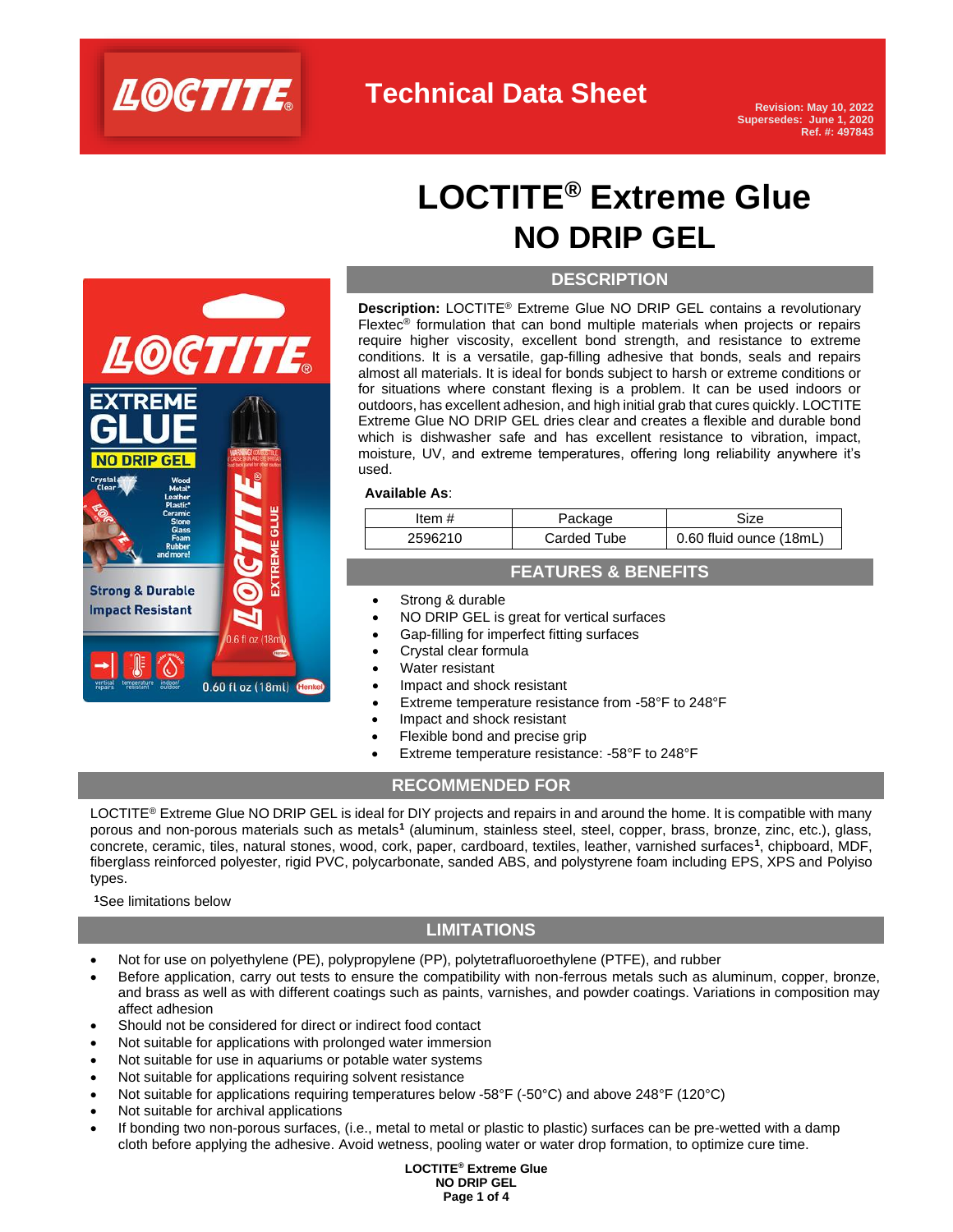

# **Technical Data Sheet**

## **COVERAGE**

**For a 0.60 fluid ounce (18ml) tube:** Not applicable for this product

### **TECHNICAL DATA**

| <b>Typical Uncured Physical Properties:</b> |                                |                          |                                |               |  |  |
|---------------------------------------------|--------------------------------|--------------------------|--------------------------------|---------------|--|--|
| Color:                                      | Colorless, Clear               | <b>Specific Gravity:</b> | 1.17                           |               |  |  |
| Appearance:                                 | High Viscosity Liquid          | <b>VOC Content:</b>      | 14.46% by weight               | CARB          |  |  |
|                                             |                                |                          | 131.6 $g/L$                    | <b>SCAQMD</b> |  |  |
| Base:                                       | Silane moisture-curing polymer | <b>Flash Point:</b>      | $154.4 - 161.6$ °F (68 - 72°C) |               |  |  |
| Viscosity:                                  | $150,000 - 250,000$ cps        | Odor:                    | Minimal                        |               |  |  |

| <b>Typical Application Properties:</b>                                        |                                                                                                            |  |
|-------------------------------------------------------------------------------|------------------------------------------------------------------------------------------------------------|--|
| <b>Application Temperature:</b>                                               | Apply between 41°F (5°C) to 104°F (40°C)                                                                   |  |
| <b>Open Time:</b>                                                             | 3-5 minutes*                                                                                               |  |
| <b>Handling Time</b>                                                          | Leave undisturbed for at least 2 hours (For best results allow full bond strength to develop<br>overnight) |  |
| <b>Full Cure Time:</b>                                                        | Approximately 24 hours*(for every 2mm when gap filling)                                                    |  |
| *Time is dependent on temperature, humidity and thickness of adhesive applied |                                                                                                            |  |

### **Typical Cured Performance Properties:**

| . .                         |                                                                                                                                                                |           |                                                                                         |
|-----------------------------|----------------------------------------------------------------------------------------------------------------------------------------------------------------|-----------|-----------------------------------------------------------------------------------------|
| Color:                      | <b>Clear and Colorless</b>                                                                                                                                     |           | <b>Shelf Life:</b> 18 Months from date of manufacture unopened                          |
| <b>Water Resistant:</b>     | Yes                                                                                                                                                            |           |                                                                                         |
| Paintable:                  | Yes (See page 3 for details)                                                                                                                                   | Lot Code: | <b>DDDY</b> # (stamped on crimp of tube)<br>DDD - Date of manufacture based on 365 days |
| <b>Service Temperature:</b> | $-58^{\circ}$ F (-50 $^{\circ}$ C) to 248 $^{\circ}$ F (120 $^{\circ}$ C)<br><b>Note:</b> Exposure to temperatures above<br>122°F (50°C) will cause yellowing. |           | of the year<br>$Y - year$ manufactured<br>$# =$ do not use                              |
| <b>Cured Form</b>           | Non-flammable, flexible solid                                                                                                                                  |           | Example: $1242 = May 4, 2022$                                                           |

| <b>Tensile Shear Strength:</b> 1-inch overlaps cured for 7 days at 73°F (23°C) |         |                                |         |  |
|--------------------------------------------------------------------------------|---------|--------------------------------|---------|--|
| <b>Plastic to Maple</b>                                                        |         | Metal to Metal (dampened)      |         |  |
| ABS to Maple                                                                   | 270 psi | Aluminum to Aluminum           | 360 psi |  |
| PVC to Maple                                                                   | 578 psi | Cold Rolled Steel (CRS) to CRS | 373psi  |  |
| Acrylic (unsanded) to Maple                                                    | 284 psi | Stainless steel to itself      | 323 psi |  |
| Polycarbonate to Maple                                                         | 457 psi |                                |         |  |
| Polystyrene to Maple                                                           | 266 psi |                                |         |  |

### **DIRECTIONS**

### **Tools Typically Required:**

Wear gloves and wash hands after use.

#### **Safety Precautions:**

Use in a well-ventilated area. Protect work area before and during use. Wear gloves (nitrile gloves recommended) and wash hands after use.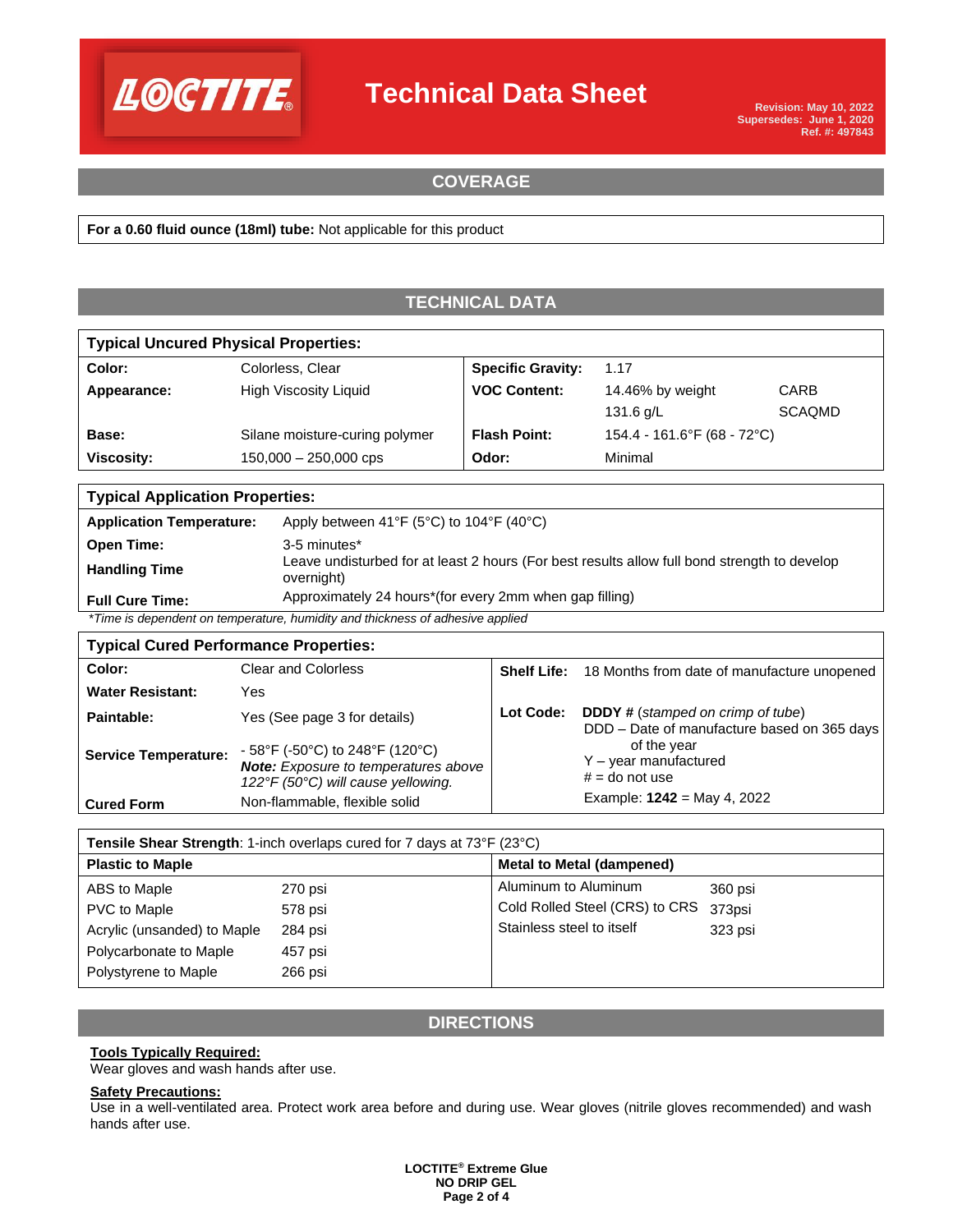

# **Technical Data Sheet**

**Revision: May 10, 2022 Supersedes: June 1, 2020 Ref. #: 497843**

### **DIRECTIONS**

### **Preparation:**

Use between 41°F (5°C) to 104°F (40°C). Protect work area. Surfaces to be glued must be sound, clean, dry (see Application below) and free of grease, dust, old adhesive residue, paint and other contaminants such as plasticizers and mold release agents. Remove contaminants with alcohol or acetone (tests surfaces for compatibility before). For improved adhesion, lightly sand very smooth or glossy surfaces and clean thoroughly. Pre-fit all materials before applying adhesive. When bonding two non-porous surfaces, dampen surfaces lightly before applying adhesive. Mask off the adjacent areas with tape before gluing if necessary. Remove cap.

### **Application:**

Apply thin layer of adhesive to one surface. Immediately position and press parts firmly together within 5 minutes. For difficult bonds, clamp parts or use tape to hold pieces together. Do not move or use parts for at least 2 hours. Full bond strength is achieved in 24 hours. Cure times will increase with lower temperatures and humidity and if bonding two non-porous surfaces.

**Gap-Filling:** Apply in a thick layer to fill gaps up to 5mm max. Fix or clamp the items together for 1-3 hours and do not touch or move them. In 24 hours, 70% of full adhesion and bond strength is achieved. Cure time is 24 hours for every 2mm of adhesive.

**To Get High Initial Grip:** Apply on both surfaces in thin and even layers. Leave for 3-5 minutes. Use as a contact cement. After, LOCTITE Extreme Glue NO DRIP GEL has become tacky, bring the items together immediately and press firmly. Fixation is not necessary in many cases. Note that final strengths decrease when used as a contact glue.

**Two Non-Porous Surfaces:** Bonding two non-porous surfaces can result in a slower cure time and is generally not recommended. If bonding two non-porous surfaces, surfaces can be wetted using a damp cloth, taking care to avoid wetness, pooling water or drop formation, to optimize cure time.

### **Clean-up**

Clean tools and adhesive residue immediately after use with mineral spirits. Follow manufacturer's precautions for use and hazards. Cured adhesive may be carefully cut away with a sharp-edged tool. Cured adhesive cannot be removed from clothing and is not soluble in any solvent.

### **STORAGE & DISPOSAL**

**NOT DAMAGED BY FREEZING**. Store tightly closed at room temperature. Avoid temperatures below 41°F (5°C) and above 122°F (50°C). Close the tube tightly immediately after each use. Exposure to high humidity during storage will reduce shelf life.

To dispose of unwanted product, squeeze out remaining material, allow to dry and discard with domestic waste. Dispose of non-hardened product residues according to the applicable local regulations. Large product amounts must be disposed of separately. The empty packaging can be recycled.

### **LABEL PRECAUTIONS**

**WARNING! MAY CAUSE SKIN AND EYE IRRITATION**. Contains trimethoxysilanes. May be harmful if inhaled or swallowed. Methanol is released during application and cure, which may affect the nervous system causing dizziness, headache, or nausea. Keep away from heat, sparks, and flame. Use in a well-ventilated area. Do not breathe vapors. Avoid contact with eye, skin, and clothing. Prolonged or repeated skin contact may cause dermatitis and sensitization. Wash hands after using. Wear gloves when applying product.

**FIRST AID**: For eye contact flush with water for 15 minutes. Call a physician if irritation develops and persists. For skin contact, wash with soap and water. If affected by inhalation, remove to fresh air and get medical attention. If ingested, do not induce vomiting. Call a physician or Poison Control Center immediately. **DO NOT TAKE INTERNALLY. KEEP OUT OF REACH OF CHILDREN.**

 **WARNING**: Cancer and Reproductive Harm – www.P65Warnings.ca.gov

#### **Refer to the Safety Data Sheet (SDS) for further information.**

**LOCTITE® Extreme Glue NO DRIP GEL Page 3 of 4**